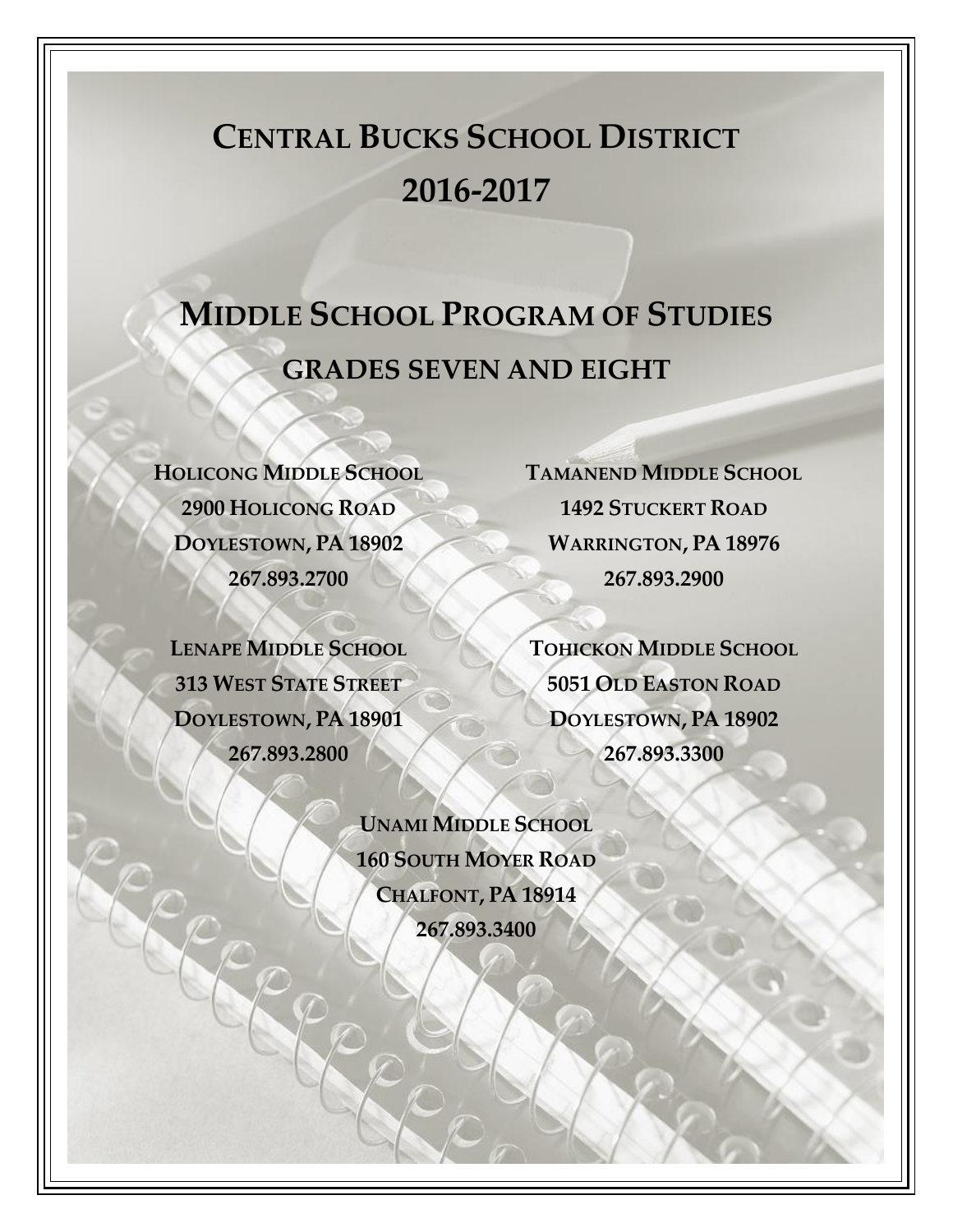## **SEVENTH GRADE CORE SUBJECTS**

Teachers and counselors have recommended a program of studies based on each student's abilities, interests, goals, and course requirements. Please review the program recommendations and course descriptions contained in this booklet.

## **GRADE 7 ENGLISH LANGUAGE ARTS**

## **0700/4700 Advanced English Language Arts A and B 0720/4720 Academic English Language Arts A and B 0721/4740 Academic English Language Arts A and B**

The English Language Arts course integrates reading, writing, researching, speaking, listening, and thinking skills. Students read and discuss various texts: short stories, novels, poetry, dramas, nonfiction, and film. Students in seventh grade English Language Arts will focus on learning and practicing reading strategies to deepen comprehension and promote student transaction with text. While reading fiction, greater emphasis will be given to plot development and characterization. Students will write in the following modes: descriptive, informative, persuasive and argument. Students will continue to practice the writing process and examine exemplary models of writing.

Students in the Advanced English Language Arts 7 course are expected to be avid readers and sophisticated writers. The course of study includes variations in materials, tasks, and assessments for the advanced level class. Students will encounter challenging texts, discussions, and writing tasks.

## **0750/4750, 0760/4760, 0770/4770, 0780/4780, 0790/4790 English Language Arts A and B**

These courses are designed for students with special needs in any of the components of English Language Arts: reading, writing, researching, speaking. Listening and thinking skills.

## **GRADE 7 PROGRAM FOR ENRICHMENT (PEN)**

#### **9701 PEN/English Language Arts**

Students identified as gifted may be placed in PEN/English Language Arts. Emphasis is on the development of higher level thinking skills and creativity through enrichment activities, verbal reasoning and problem-solving, as well as the extension of grade level curriculum. Affective development is fostered through the exchange of ideas and the promotion of positive attitudes toward self and others.

## **GRADE 7 MATHEMATICS**

**Because of the sequential development of the mathematics curriculum, students must attain the prerequisites in the previous course before advancing to a more difficult level. The prerequisite for each course has been developed with the sole purpose of ensuring students have the skills they need to be successful. These prerequisites must be met before entering the course. Students who do not meet the prerequisite for the next sequential math course can elect to retake the course in summer school or during the next school year. For a complete secondary math course sequence visit:**

<http://www.cbsd.org/Page/1512>

#### **2700 Algebra 1**

This course is designed for students who have successfully completed the elementary math series, including pre-algebra, and have demonstrated excellent mathematical ability. Students in this class are typically two years above grade level in mathematics. It extends previously learned arithmetic skills to expressions involving variables. Major topics include linear equations and inequalities in one and two variables, exponents and polynomials, factoring, quadratic equations, proportions, functions, radicals, rational expressions, and data analysis. Problem solving, application, communication and reasoning are emphasized throughout the course. Students in this class will take the Algebra 1 Keystone Exams. **Criteria for placement in this course includes: teacher recommendation, Pre-Algebra grade of** *A***or better for the year or teacher recommendation.** 

#### **2705 Algebra 1A**

Algebra 1A builds on the concepts introduced in Pre-Algebra. This is the first course in an in-depth two year study of formal Algebra. Students in this class are typically one year above grade level in mathematics. The fundamental operations and their properties are studied. Topics include: solving linear equations, linear functions, linear inequalities, systems of equations, factors, exponents, and statistics and data analysis. Problem solving, application, communication and reasoning are emphasized throughout the course**. Criteria for placement: Pre-Algebra grade of** *C-* **or better for the year or teacher recommendation.**

#### **2710 Pre-Algebra**

This course is a preparatory algebra curriculum, designed for students with average to good mathematical ability, which have successfully completed the elementary mathematics curriculum.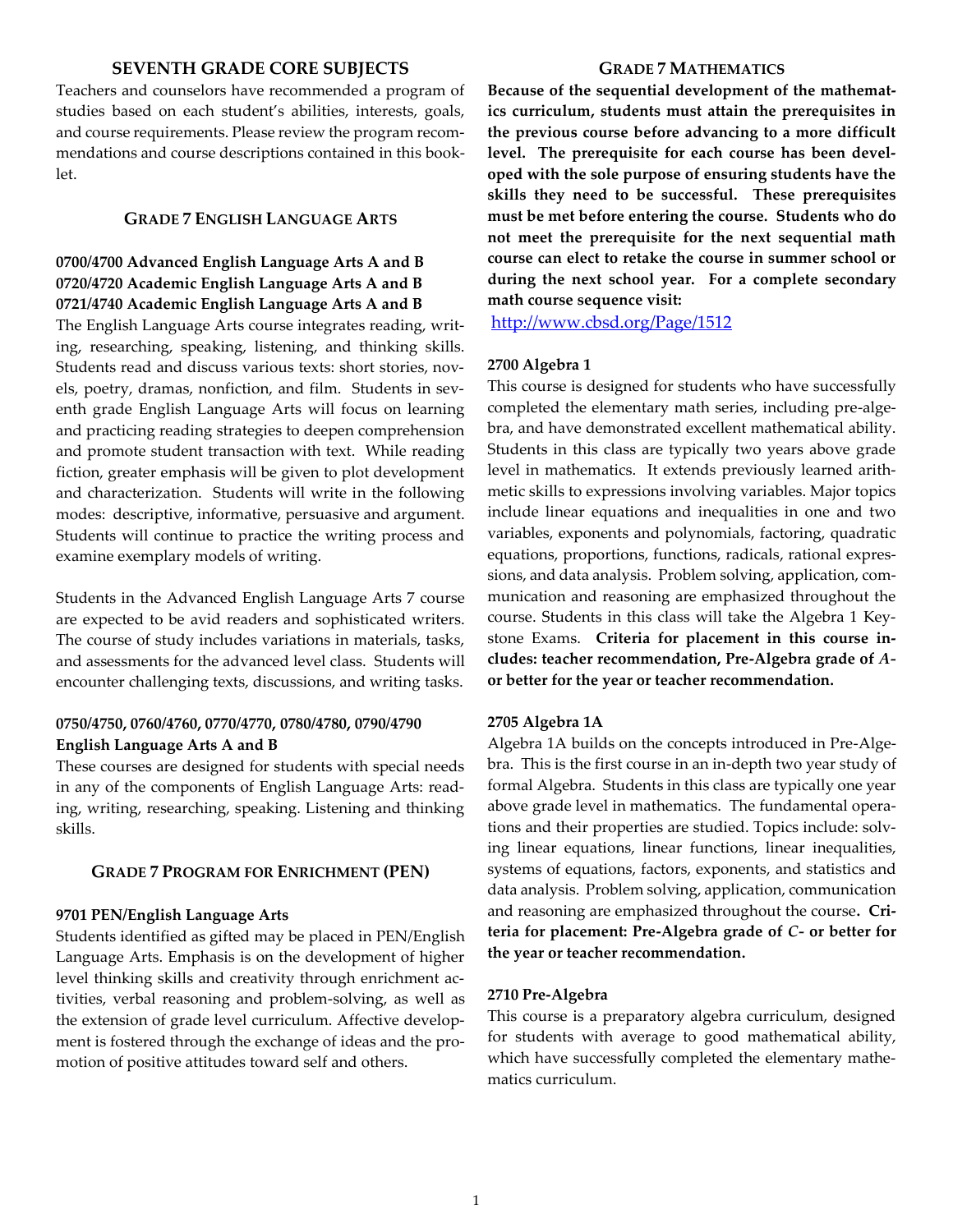Major topics include: positive and negative numbers, equations, ratios, proportions, percents, non-metric geometry, metric geometry, coordinate plane, statistics, probability, and applications.

## **2720 Math 7**

This course is designed for students who need more development in basic math skills. Lessons provide sequential skill development in decimals, number theory, fractions, ratios, proportions, percents, geometry, and applications.

#### **2750, 2760, 2770, 2780, 2790 Math 7**

These courses are designed for students with special needs.

## **GRADE 7 SCIENCE**

## **3720 Academic Science 7**

Academic Science 7 is an integrated course that covers topics in the life, physical, and environmental sciences. The units of study include: Matter, Energy, Ecology, and Cells and Heredity. Students will engage in an active learning environment that requires them to ask questions, develop models, plan and carry out investigations, analyze data, solve problems, and construct explanations. Through these authentic learning experiences students will reveal new scientific insights and develop important scientific skills.

#### **3750, 3760, 3770, 3780, 3790 Science 7**

These courses are designed for students with special needs.

## **GRADE 7 SOCIAL STUDIES**

## **1720 Academic Social Studies 7**

Grade 7 Social Studies focuses on the geography, history and culture of the pre-modern world. After an introduction to studying geography, students will learn about early civilizations, such as Greece, Rome, China, the Middle East, Europe and the Americas. In each unit, students learn that studying the past helps to understand the present. Students will enhance their critical thinking and communication skills while learning about big ideas in history, geography, economics and government.

## **1750, 1760, 1770, 1780, 1790 Social Studies 7**

These courses are designed for students with special needs.

## **EIGHTH GRADE CORE SUBJECTS**

Teachers and counselors have recommended a program of studies based on each student's abilities, interests, goals, and course requirements. Please review the program recommendations and course descriptions contained in this booklet.

## **GRADE 8 ENGLISH**

## **0800 Advanced English 0820 Academic English 0821 Academic English**

The English 8 course integrates reading, writing, researching, speaking, and thinking skills. Students read and discuss various texts: short stories, novels, poetry, dramas, nonfiction, and film. Students in eighth grade English will apply reading strategies to a variety of genres. Texts in this course will help students to understand how authors achieve their purposes through the use of literary devices. While reading fiction, greater emphasis will be given to setting and conflict. Students will experiment with the features of informative and argument writing. Students will also have the opportunity for creative work in the genres they study.

The course of study includes variations in materials, tasks, and assessments for the advanced level class. The Advanced English 8 course integrates reading, literature study, writing, researching, speaking, and thinking skills. Students in this course are expected to be avid readers and sophisticated writers. In this course, students will encounter challenging texts, discussions, and writing.

#### **0850, 0860, 0870, 0880, 0890 English 8**

These courses are designed for students with special needs.

## **GRADE 8 READING**

#### **4840 Reading 8**

This course incorporates reading and technology to increase the reading proficiency of students who have not mastered basic reading and learning skills. A two-period block of daily, intensive instruction allows for a focus on word analysis, vocabulary, reading fluency, and comprehension skills and strategies. The reading of nonfiction text and the application of reading strategies to nonfiction is an important part of the course. Students use instructional programs on the computer to help develop skills and individualize the program based on student needs. The independent reading of trade books selected by students is also an important component of this class.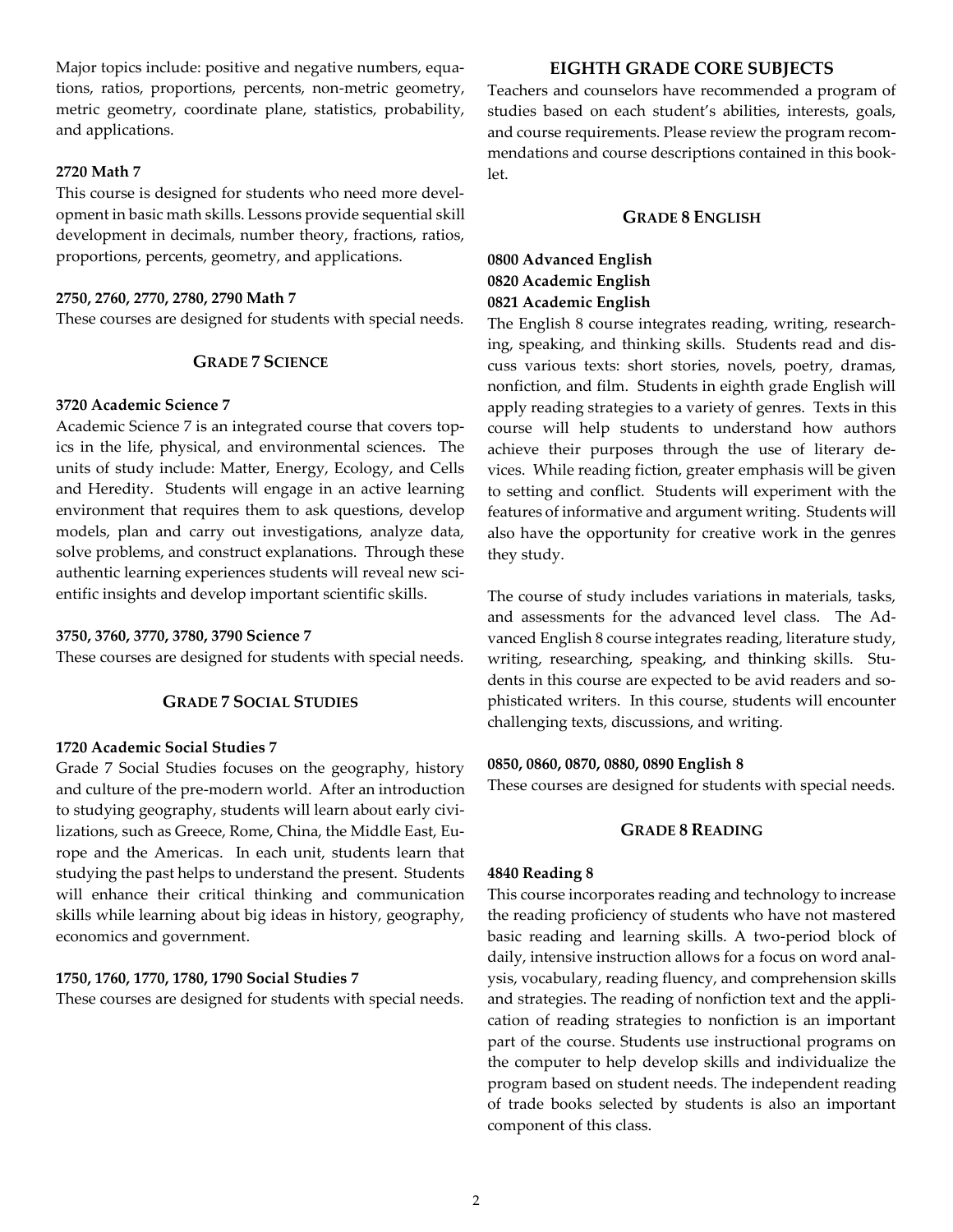#### **4850, 4860, 4870, 4880, 4890 Reading 8**

These courses are designed for students with special needs.

## **GRADE 8 MATHEMATICS**

**Because of the sequential development of the mathematics curriculum, students must attain the prerequisites in the previous course before advancing to a more difficult level. The prerequisite for each course has been developed with the sole purpose of ensuring students have the skills they need to be successful. These prerequisites must be met before entering the course. Students who do not meet the prerequisite for the next sequential math course can elect to retake the course in summer school or during the next school year. For a complete secondary math course sequence visit:** <http://www.cbsd.org/Page/1512>

#### **2800 Geometry/Trigonometry**

This course is designed for students with outstanding mathematical ability. Geometry is a modern development of Euclidean Geometry covering congruency, similarity, parallelism, perpendicularity, areas, and volumes. Concepts from coordinate geometry are reviewed with an emphasis on the integration of algebra and geometry. Trigonometry topics include indirect measurement, the Laws of Sines and Cosines, and theories/applications relating to tangents, apothems, and inscribed polygons.

**Prerequisite: Accelerated Algebra 1,** *B***- (80%) or teacher recommendation.**

#### **2810 Algebra 1**

This course is designed for those students who have demonstrated excellent mathematical ability. It extends previously learned arithmetic skills to expressions involving variables. Students in this class are typically one year above grade level in mathematics. Major topics include linear equations and inequalities in one and two variables, exponents and polynomials, factoring, quadratic equations, proportions, functions, radicals, rational expressions, and data analysis. Problem solving, application, communication and reasoning are emphasized throughout the course. Students in this class will take the Algebra 1 Keystone Exam.

**Prerequisite: Pre-Algebra,** *A-* **(90%) or teacher recommendation.**

#### **2811 Algebra 1B**

Algebra 1B builds on the concepts studied in Introduction to Algebra. This is the second course in an in-depth two year study of formal Algebra. The fundamental operations and their properties are studied. Topics include: linear functions and inequalities, systems of equations, exponents and polynomials, factoring polynomials, rational expressions, radicals and quadratic functions. Problem solving, application, communication and reasoning are emphasized throughout

the course**.** Students in this class will take the Algebra 1 Keystone Exam. **Prerequisite: Introduction to Algebra, grade of** *C-* **(70%) or teacher recommendation.**

#### **2815 Algebra 1A**

Algebra 1A builds on the concepts introduced in Pre-Algebra. This is the first course in an in-depth two year study of formal Algebra. The fundamental operations and their properties are studied. Topics include: solving linear equations, linear functions, linear inequalities, systems of equations, factors, exponents, and statistics and data analysis. Problem solving, application, communication and reasoning are emphasized throughout the course.

**Prerequisite: Pre-Algebra,** *C-* **(70%) or teacher recommendation.** 

#### **2820 Pre-Algebra**

This course is designed for students who completed course 2720 in seventh grade. The curriculum provides an academic foundation in pre-algebra that includes integers, percents, equations, inequalities, geometry, coordinate geometry, problem-solving, and selected topics in probability and statistics.

#### **2850, 2860, 2870, 2880, 2890 Math 8**

These courses are designed for students with special needs.

#### **GRADE 8 SCIENCE**

#### **3800 Advanced Science 8**

Science 8 is an integrated course that covers topics in the life, physical, and Earth/space sciences. The units of study include: Interactions of Matter, Forces and Motion, Astronomy, and The Human Body. As in Science 7, students will engage in an active learning environment that requires them to ask questions, develop models, plan and carry out investigations, analyze data, solve problems, and construct explanations. Through these authentic learning experiences students will reveal new scientific insights and develop important scientific skills.

The Advanced Science 8 course of study includes variations in materials, tasks, and assessments. Advanced students will complete more demanding assignments and study additional material beyond that expected in the Academic level. Further, Advanced students will be required to complete a challenging scientific investigation focusing on the important role of the scientific method in the analysis of a problem.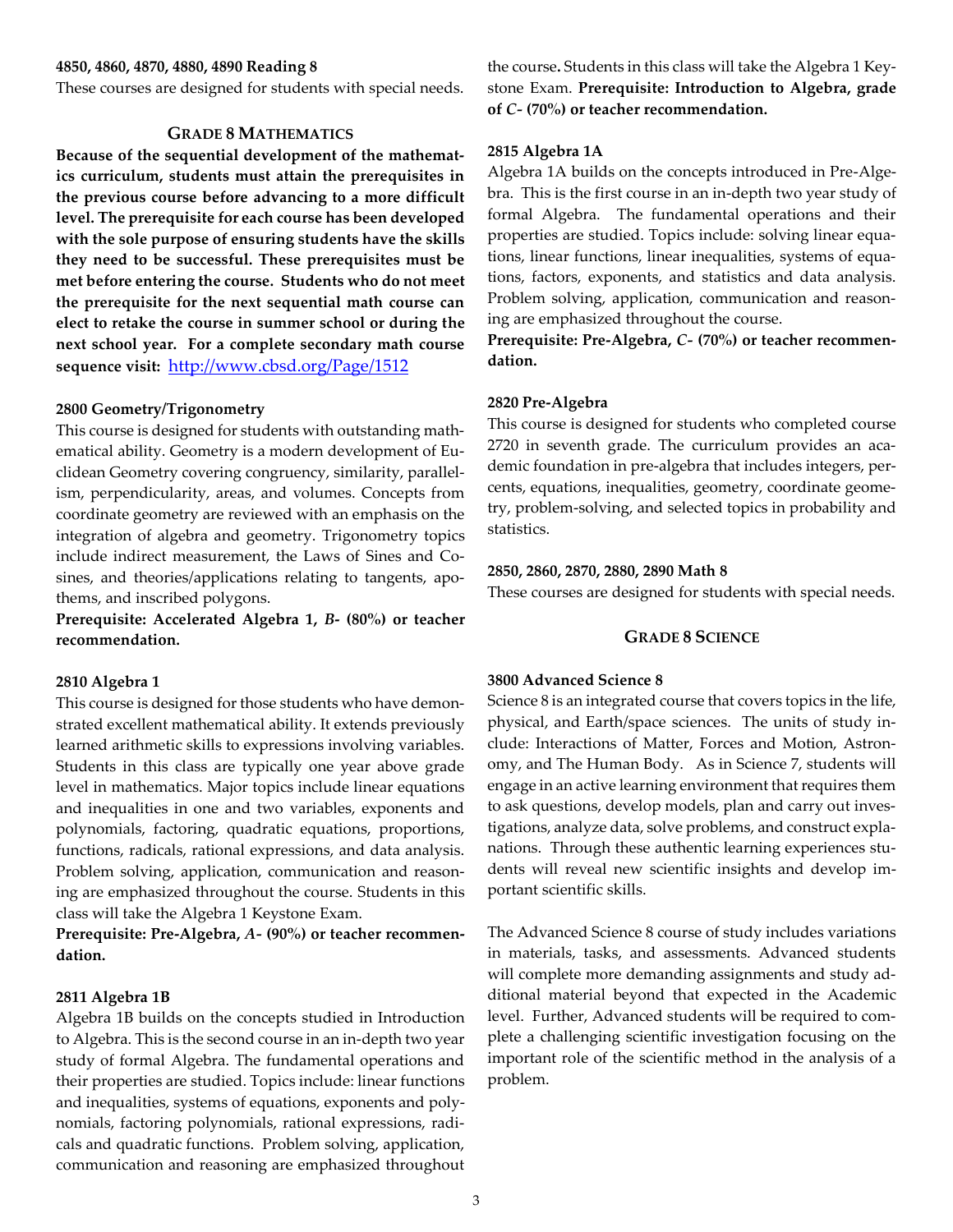Although registering for both Advanced Science and Advanced Social Studies is permitted, it is not encouraged. Because of the rigor of these courses, students must understand that taking both simultaneously will be demanding. **Prerequisite: Academic Science 7,** *A-* **average or teacher recommendation.** 

## **3820 Academic Science 8**

Science 8 is an integrated course that covers topics in the life, physical, and Earth/space sciences. The units of study include: Interactions of Matter, Forces and Motion, Astronomy, and The Human Body. As in Science 7, students will engage in an active learning environment that requires them to ask questions, develop models, plan and carry out investigations, analyze data, solve problems, and construct explanations. Through these authentic learning experiences students will reveal new scientific insights and develop important scientific skills.

## **3850, 3860, 3870, 3880, 3890 Science 8**

These courses are designed for students with special needs.

## **GRADE 8 SOCIAL STUDIES**

## **1800 Advanced Social Studies 8**

Grade 8 Social Studies focuses on the study of United States history from the 17th century through the 19th century. Students study Colonial America, The American Revolution, American Government, the early development of the United States, the Civil War, Reconstruction and the American West. Student will enhance their critical thinking and communication skills while learning about big ideas in history, geography, economics and government.

The Advanced level is designed for students who want indepth study of American history and seek rigorous work in social studies. Students in Advanced courses will complete more demanding assignments and study additional material beyond that expected in the Academic level. Advanced students will use both primary and secondary sources to complete an extensive research project.

Although registering for both Advanced Social Studies and Advanced Science is permitted, it is not encouraged. Because of the rigor of these courses, students must understand that taking both simultaneously will be demanding. **Prerequisite: Academic Social Studies 7,** *A* **or** *A-* **or teacher recommendation.** 

## **1820 Academic Social Studies 8**

Grade 8 Social Studies focuses on the study of United States history from the 17th century through the 19th century. Students will learn about Colonial America, The American Revolution, American Government, the early development of the United States, the Civil War, Reconstruction and the American West. Students will enhance their critical thinking and communication skills while learning about big ideas in history, geography, economics and government.

#### **1850, 1860, 1870, 1880, 1890 Social Studies 8**

These courses are designed for students with special needs.

## **GRADE 8 WORLD LANGUAGES Students in Grade 8 who are not scheduled for Reading must select either French 1 or Spanish 1**

## **4820 French 1 4822 Spanish 1**

The goal of first-year world language courses is to enable students to use fundamental expressions and vocabulary in oral and written context, while integrating cultural elements. Level 1 courses emphasize communicative skills, relevant grammar concepts, and reading comprehension. CDs, videos, workbooks, and a variety of supplemental materials are used to help achieve this goal

**NOTE: The high school sequence for French begins with level 3. Students who wish to study French should take level 1 and 2 in the middle school as those levels are NOT offered in high school.** 

**GRADE 8 PROGRAM FOR ENRICHMENT (PEN) The PEN 8 course will be scheduled in place of an exploratory course.**

#### **9801 Program for Enrichment (PEN) 8**

Only students identified as gifted may be placed in PEN. Emphasis is on the development of higher level thinking skills and creativity through enrichment activities, verbal reasoning and problem-solving, as well as the extension of grade level curriculum. Affective development is fostered through the exchange of ideas and the promotion of positive attitudes toward self and others. This course provides students identified as gifted with the opportunity to pursue areas of mutual and individual interest. Students are involved in readings, discussions, lectures, and other activities designed to foster critical thinking skills and the exchange of ideas.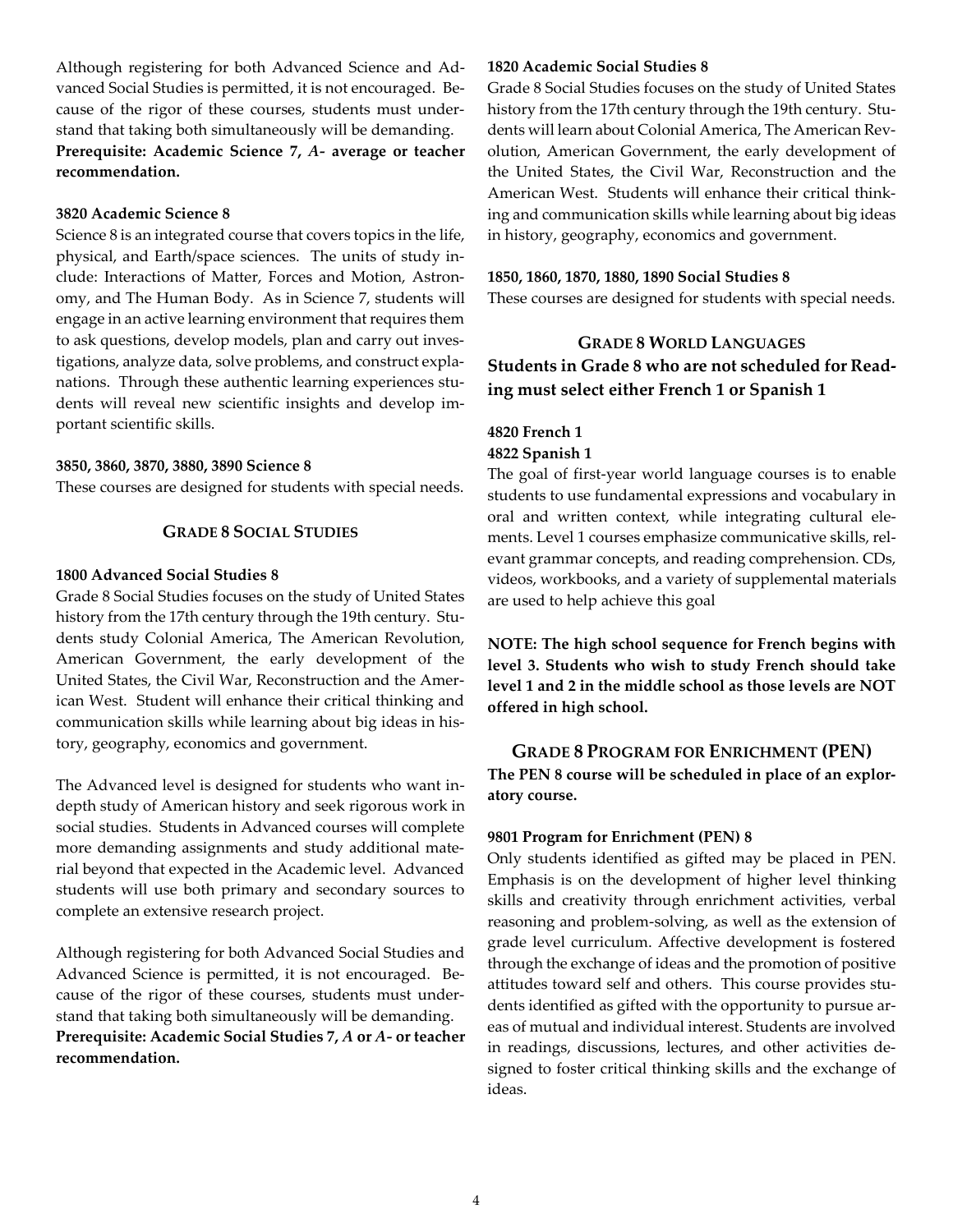## **ART**

## **8750 Art Essentials: 7**

Students focus on the studio units of drawing, painting, printmaking, ceramics, and sculpture. Students produce a variety of two and three-dimensional art works while experimenting with forms, structures, materials, concepts, media, and art making approaches. Art history is integrated throughout the course. Art movements, from the late 1800's to the early 1920's will be explored. When applicable, ancient art influences will be connected culturally, historically and artistically. Students continue to develop knowledge and skills in the disciplines of Art Criticism, Aesthetics and Philosophy, through various activities including critiques, class discussions, reflections and writings. Students will enhance their critical thinking and creative problem solving skills.

#### **8850 Modern Art and Design: 8**

Students focus on intermediate skills and concepts in drawing, painting, commercial art, and crafts. In Art History, students will study the artistic styles that were developed beginning in the twentieth century and reaching into the  $21<sup>st</sup>$ century. A variety of art movements and artists will be explored. When applicable, ancient art influences will be connected culturally, historically and artistically. Students will further develop knowledge and skills related to the disciplines of Art Criticism, Aesthetics and Philosophy, through various activities including critiques, class discussions, reflections, and writings. Students will enhance their critical thinking and problem solving skills. Through artmaking, students make meaning by investigating and developing awareness of perceptions, knowledge, and experiences.

## **FAMILY & CONSUMER SCIENCES**

## **6750/6850 Family and Consumer Sciences**

This is a hands-on class that begins preparing students for independent living while building wise consumer skills. An emphasis is placed on cooperative learning through activities that may include personal finances, child care basics, nutritional recipes, food safety, product labeling, and clothing care. Service learning opportunities may be provided as part of the course work.

## **MUSIC**

**Students may elect to take a performing group music class in seventh and eighth grades. Students choose from band, orchestra, or chorus. Please note: Only students enrolled in curricular music performance classes (Chorus, Band and Orchestra) are eligible to audition for the BCMEA County Music Festival, and (after-school) select music ensembles. (Exploratory Music does not qualify as a performance class.)**

## **8752 Band 7**

This course is designed for students who play band instruments in the woodwind, brass and percussion families.

Students receive experience playing in a variety of musical styles and continue their development of musical skills and techniques.

**Prerequisite for Band 7: Successful completion of Grade 6 band or the equivalent.** 

## **8852 Band 8**

This course is designed for students who play band instruments in the woodwind, brass and percussion families. Students receive experience playing a variety of musical styles and continue their development of musical skills and techniques. Public performances are scheduled throughout the year, including concert and marching settings.

**Prerequisite for Band 8: Successful completion of Grade 7 band.** 

## **8753 Orchestra 7**

This course is designed for students who play violin, viola, cello or double bass. Emphasis is placed on developing string technique and experiencing a variety of new musical styles and skills.

**Prerequisite: Successful completion of Grade 6 string instruction or the equivalent.** 

## **8853 Orchestra 8**

This course is designed for students who play violin, viola, cello or double bass. Emphasis is placed on developing more advanced string technique and experiencing a variety of new musical styles and skills. Several public performances are scheduled throughout the year, including winter and spring concerts.

**Prerequisite: Successful completion of Grade 7 Orchestra**.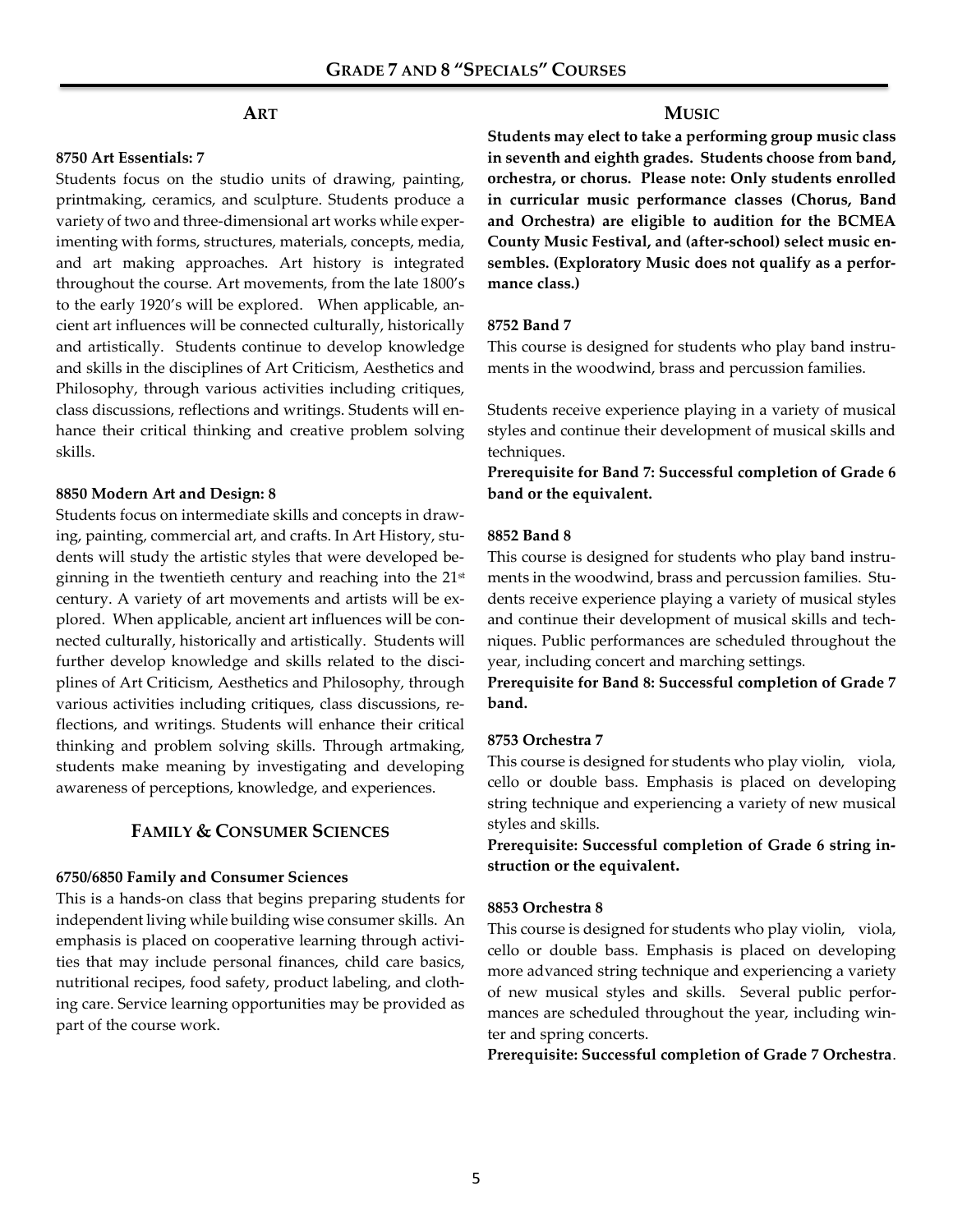## **8754 Chorus 7**

This course is designed for students, **regardless of musical ability**, who desire to develop their interest in music through singing and other activities. Development of vocal skills and technique will be taught, and students will experience singing a wide variety of musical styles, including multi-part arrangements. Students will learn how to read a musical score. Additional experiences may include aspects of Theatre Arts and other performance experiences. Opportunities for public performance will help students to build confidence and a sense of accomplishment, both individually and collectively.

**Prerequisite: None**

## **8854 Chorus 8**

This course is designed for students with an interest in choral music. Students will experience singing a variety of musical styles in multi-part arrangements. Development of vocal skills and technique will be emphasized. Opportunities for public performance will help students to build confidence and a sense of accomplishment, both individually and collectively.

**Prerequisite: None**

## **8751/8851 Exploratory Music**

Students who are not enrolled in a performing group music class (band, orchestra, or chorus) will take Exploratory Music as a course in 7th or 8th grade. This is an active, hands-on class in which students can explore with various methods of performance, including singing, playing instruments, and Theatre Arts. Interpretation of musical notations is emphasized and interdisciplinary activities are encouraged. Students will actively participate in a variety of in-class performance settings.

## **PHYSICAL EDUCATION**

## **7750 Physical Education/Health 7**

This course is a combination of both classroom experiences and physical activity. Emphasis will be placed on fitness, its components, and their relationship to activity. Team sports, individual sports, recreational activities, cooperative activities, drug and alcohol education, safety education, AIDS education and human growth and development will all be part of the seventh grade experience.

## **7850 Physical Education/Health 8**

This course is an integration of classroom experiences and physical activity. The classroom component of this course will focus on fitness, nutrition, decision-making skills, human growth and development, and AIDS education. Students will gain knowledge of applicable body systems, effective communication with adults and peers, injury prevention, peaceful resolution of problems, recognition of atrisk behaviors, and effective refusal skills. The activity portion of the course will emphasize team sports, individual sports, recreational activities, and cooperative activities. Students will learn teamwork, cooperation, and sportsmanship; and they will be able to develop the skills necessary to modify activities to suit their own unique needs.

## **TECHNOLOGY AND ENGINEERING EDUCATION**

## **6751 Foundations of Engineering 6851 Principles of Engineering**

Students completing the course will experience manufacturing, construction, communications, EPT (energy, power, and transportation) and coding, utilizing current technologies. Students will learn to apply the design loop to systematically solve problems.